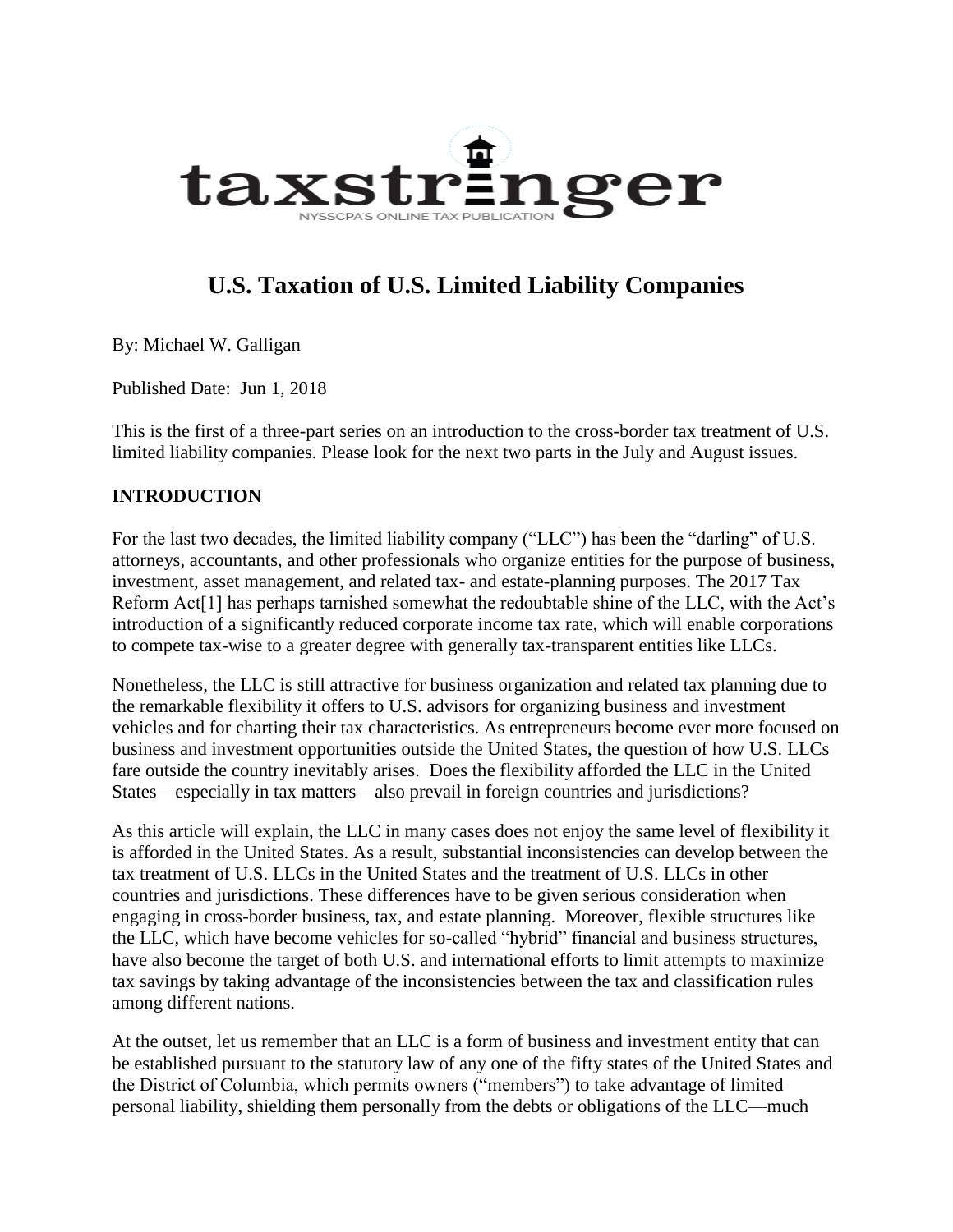like the protection that is afforded to shareholders of a corporation. Unlike a corporation, an LLC does not issue stock but rather "membership interests," which are generally represented as percentages of ownership of the LLC rather than as a number of shares or units from an aggregate of available shares or units. (Note, however, that LLCs may issue ownership units if they wish to do so.) Unlike a corporation, an LLC does not have to have a board of directors or corporate officers. The members can share in the management of the LLC or can grant management responsibilities to one or more managers. An LLC can have limited duration, as set forth in the operating agreement. Finally, an LLC, by the terms of its operating agreement, can limit or restrict the otherwise free transferability of ownership interests or units.

## **I. U.S. TAXATION OF U.S. LLCs**

Perhaps the most notable feature of an LLC organized in the United States is that it need not be taxed as a separate legal entity under U.S. federal law as well as most state laws, including those of New York and Delaware. Income allocated or distributions made to members are taxed to the members at their individual income tax rates, and members report business profits and losses on their personal income tax returns.

## **A. U.S. Check-the-Box Regulations**

The LLC truly came into its own as a powerful tool of U.S. business and investment planning when the IRS introduced, effective Jan. 1, 1997, new entity classification rules commonly referred to as the "check-the-box" regulations. (See Treasury Regulations section 301.7701-3.) Under these rules, a relatively narrow set of U.S. and non-U.S. business entities are required to be treated as corporations—generally, in the case of non-U.S. foreign corporations, corporations that are publicly traded. (See Treasury Regulations section 301.7701-2(b).) All other business entities ("Eligible Entities") have the option to choose their U.S. federal tax classification among (1) associations (essentially, a separately taxed corporate entity), (2) partnerships (essentially, a flow-through entity), and (3) disregarded entities (essentially, a single member or owner proprietorship).

#### **B. Tax Classification and Consequences for U.S. LLCs**

Under the "check-the-box" regulations, a domestic LLC with at least two members is classified as a partnership for U.S. federal income tax purposes, unless it files IRS Form 8832 ("Entity Classification Election") and affirmatively elects to be treated as a corporation. An LLC with only one member is treated as an entity disregarded as separate from its owner for U.S. federal income tax purposes (but as a separate entity for purposes of U.S. Federal employment tax and certain U.S. federal excise taxes), unless it files IRS Form 8832 and affirmatively elects to be treated as a corporation.

If an LLC is treated as a partnership, normal partnership tax rules will apply to the LLC, and it will file IRS Form 1065 ("U.S. Return of Partnership Income") on an annual basis. Each owner will be responsible for reporting on their individual income tax returns their share of partnership income, credits, or deductions reflected on the Form Schedule K-1 (1065) ("Partner's Share of Income, Deductions, Credits, etc.") issued by the LLC. Generally, each owner of an LLC that is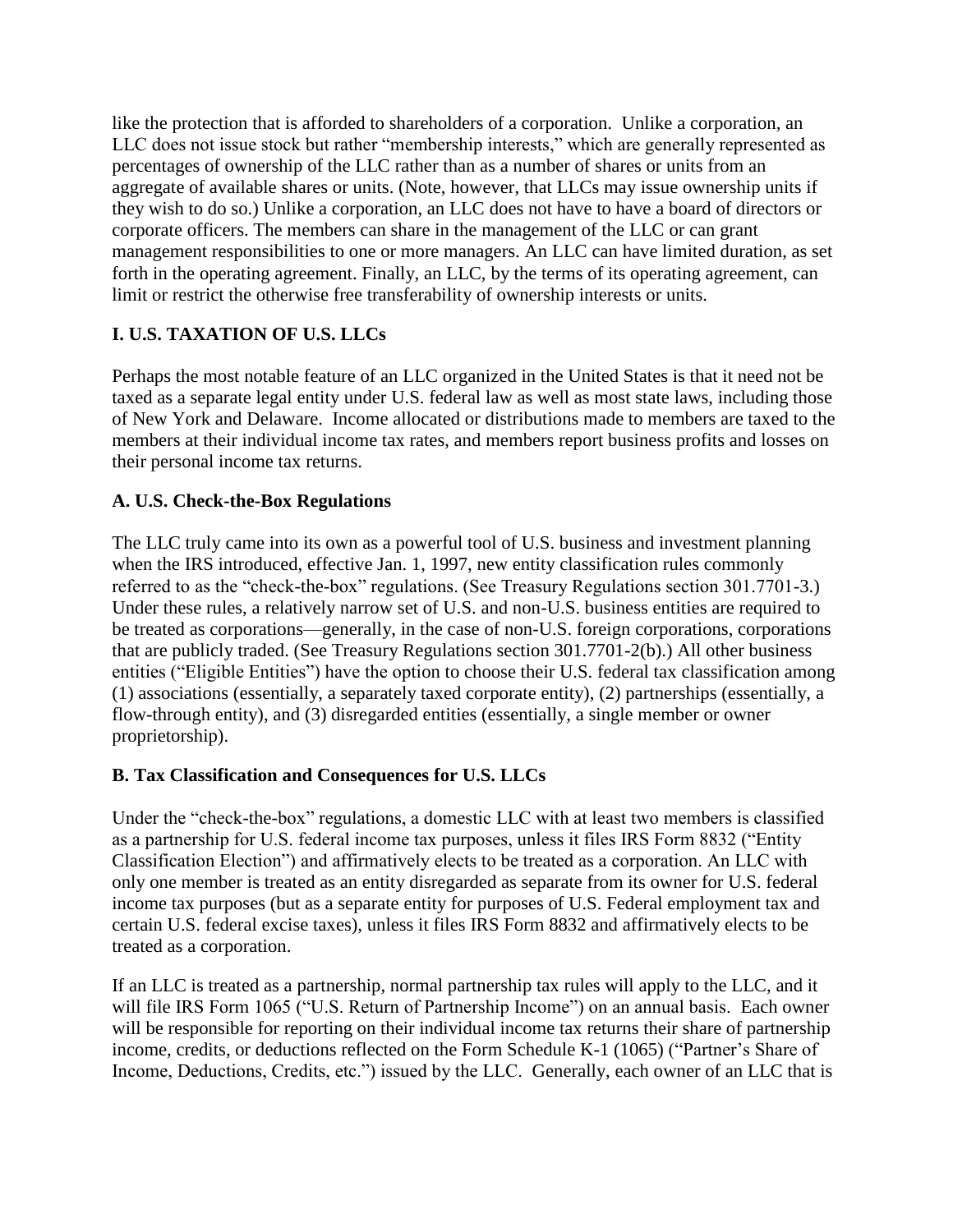treated as a partnership and who is an active participant in the LLC's business pays selfemployment tax on their share of partnership earnings.

On the other hand, if the LLC has elected to be treated as a corporation, normal corporate tax rules will apply to the LLC. It will file IRS Form 1120 ("U.S. Corporation Income Tax Return") on an annual basis, and the income tax attributes of the corporation will not flow through to any shareholders on their IRS Form 1040 ("U.S. Individual Income Tax Return"), unless a qualifying LLC also elects to be treated as an S corporation. (See IRS Publication 3402, "Taxation of Limited Liability Companies," for further discussion.)

### **C. The Major "Drivers" Behind Preference for the U.S. LLC Form**

On the one hand, from the corporate or non-tax perspective, the LLC offers the ability to obtain all the asset protection and creditor protection features of the corporate form due to the limited liability of the members, where no member (not even the managing member) has to have unlimited liability. At the same time, the LLC offers great flexibility for allocating member and manager rights and responsibilities and determining the duration of the entity, among other things.

On the other hand, U.S. tax rules offer LLCs and their owners the ability to avoid the "dual taxation" regime associated with C corporations, where the income of the corporation is taxed as if the corporation were a separate taxpayer and the earnings and profits of the corporation are taxed a second time to shareholders when dividends and other non-liquidating distributions are made. The LLC also offers the ability to avoid certain restrictions otherwise imposed on corporations that elect S corporation status, which includes (1) the inability to have non-U.S. shareholders, (2) the requirement that, on liquidation, shareholders pay tax on their share of the unrealized gain of assets distributed to the shareholders as part of the liquidation, and (3) the inability to make an IRC section 754 election to step-up the basis of the corporation's underlying assets on the death of a shareholder. For an S-corporation, losses passed through to a shareholder can also generally only be deducted against other income to the extent of the shareholder's contributions to the corporation—because borrowing by the corporation does not affect a shareholder's basis in the corporate stock.[2]

<sup>[1]</sup> The official name assigned to the 2017 Tax Reform Act that was signed into law by President Donald Trump on Dec. 22, 2017 is an "Act to provide for reconciliation pursuant to titles II and V of the concurrent resolution on the budget for fiscal year 2018." The act was formerly known as the Tax Cuts and Jobs Act of 2017.

<sup>[2]</sup> All that being said, the 2017 Tax Reform Act radically shifts the tax rate impact of choosing the LLC form over the corporate form, as the corporate income tax rate has been reduced to a flat rate of 21%. Assuming dividends paid to shareholders would be taxed at the favorable qualified dividend rate of 23.8%, the effective combined federal income tax rate for investing through the corporate form would be 39.8% instead of 37% (the highest rate for individuals picking up income from an LLC taxed as a partnership). The 2017 Tax Reform Act introduced a special deduction to try to restore some of the savings many had come to expect by operating as an LLC. A 20% deduction may be claimed on Qualified Business Income ("QBI") under new IRC section 199A, which has the potential of reducing the effective tax rate on QBI to 29.6%. Taxpayers, however, must qualify under the rather complex requirements and thresholds of the QBI deduction regime. The ability to benefit from the deduction is capped based on wages paid by the business or amounts invested in machinery, equipment, or real estate, among other things. The